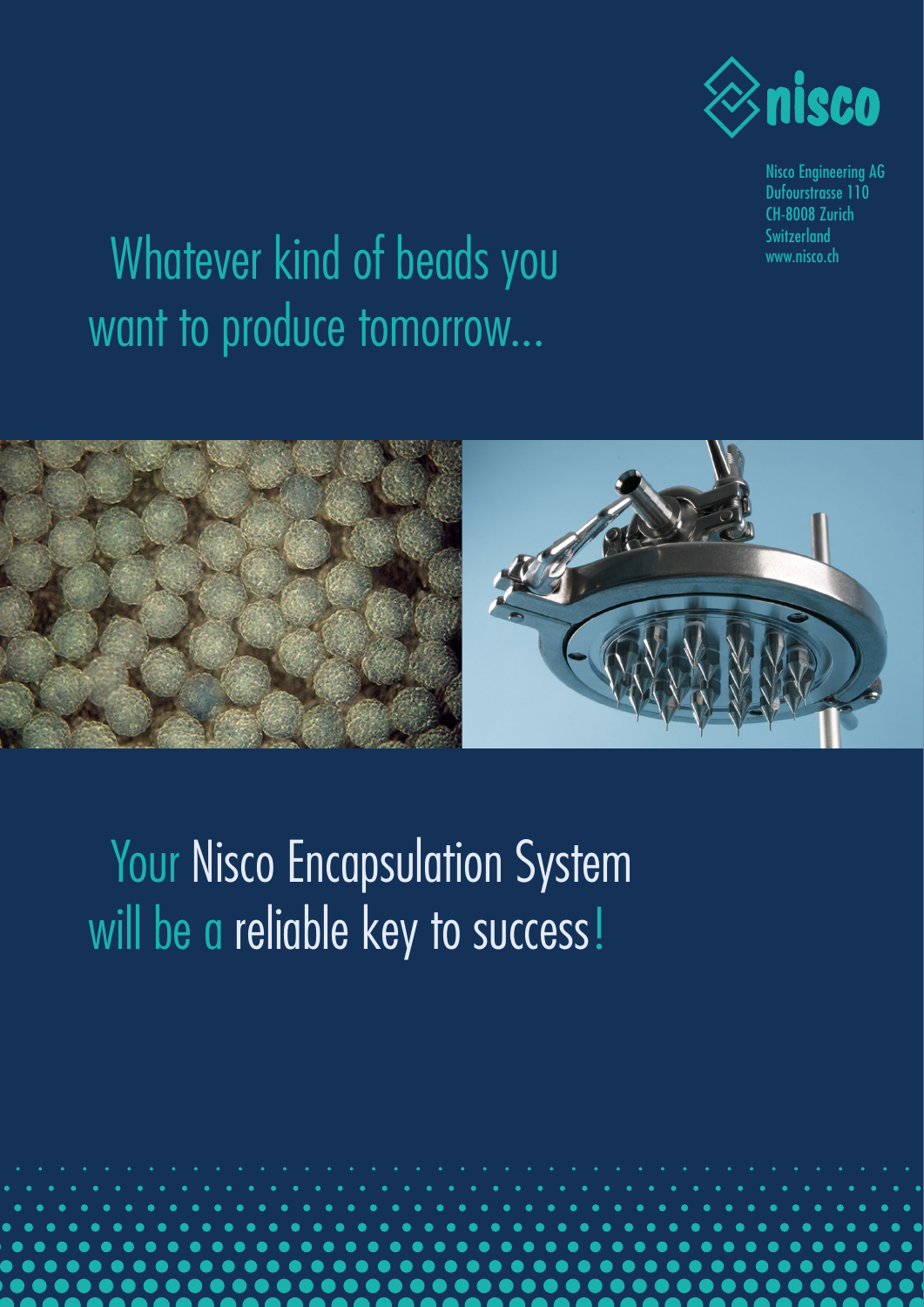# Our Technologies

Nisco's encapsulators are designed modularly, which allows adapting equipment to your changing needs and combining the Nisco's units with devices from your lab.



#### Laminar Jet Break-up

A laminar jet of a liquid feed passes a nozzle of appropriate diameter and breaks up into equally sized droplets by means of a mechanical vibration. The min. drop size is aprox. double the diameter of the nozzle.





Aerodynamically Assisted Jetting The liquid jet passes the pressure chamber while reducing its diameter before falling apart into the drops. The drops become smaller than the diameter of the nozzle.



Ð

### Electrostatically Assisted Sprying The voltage forces pull droplets from a needle tip into a gelling bath and cause them to fall off the needle before they has grown to the point where they fall off due to its own weight.



Coaxial Airflow Induced Dripping The coaxial air stream blows droplets from a needle tip into a gelling bath before they fall due to gravity.



Gravity Assisted Dripping The drop grows on the needle tip until it falls off the needle into the hardening solution by its own weight.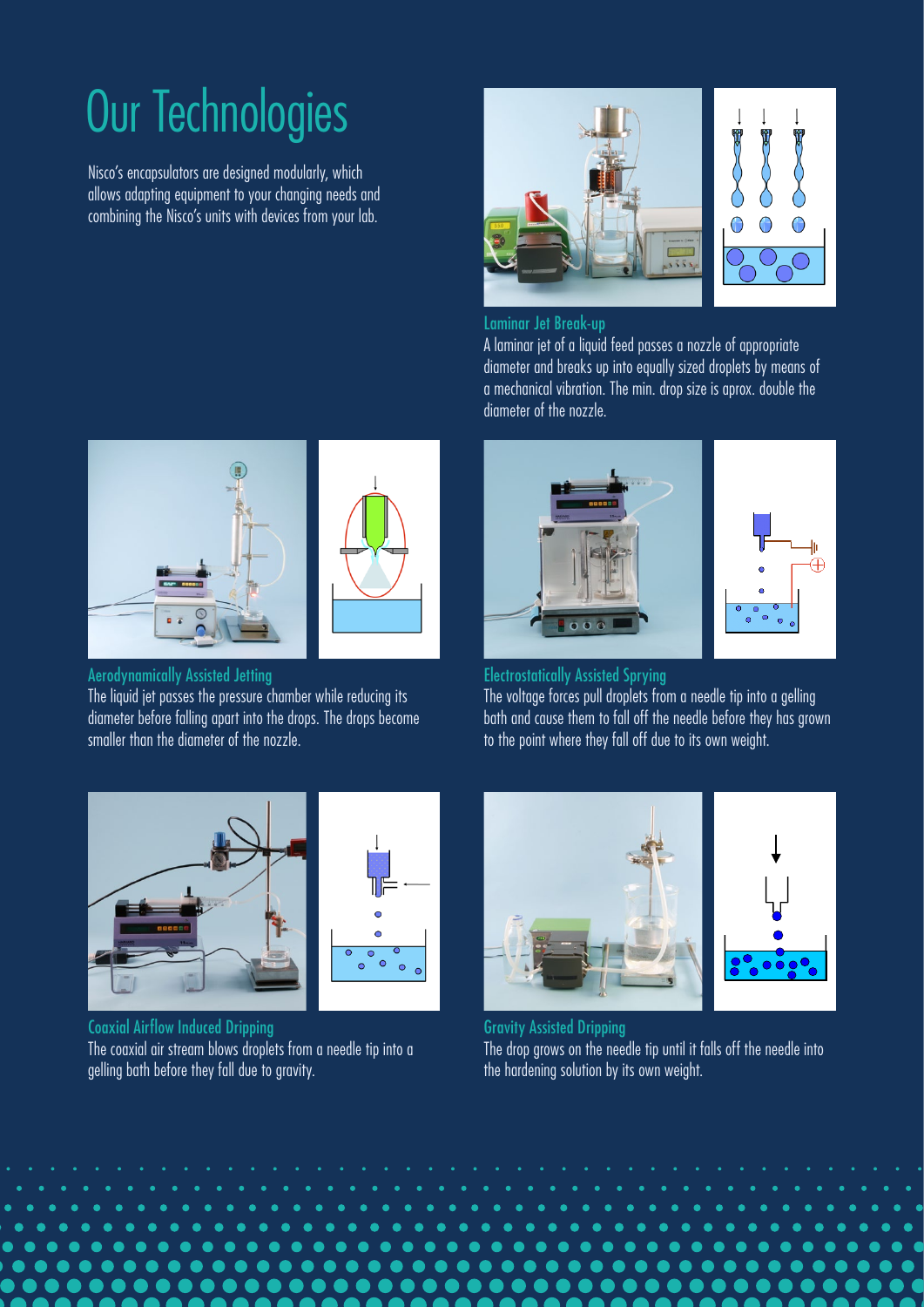## Multi Nozzles Systems

Nisco provide you not only with single nozzle units but also with the variety of multi-nozzles equipment up to 300 nozzles.

 $000$ 

With multi nozzles systems you can scale up your process as all installed nozzles work in parallel.